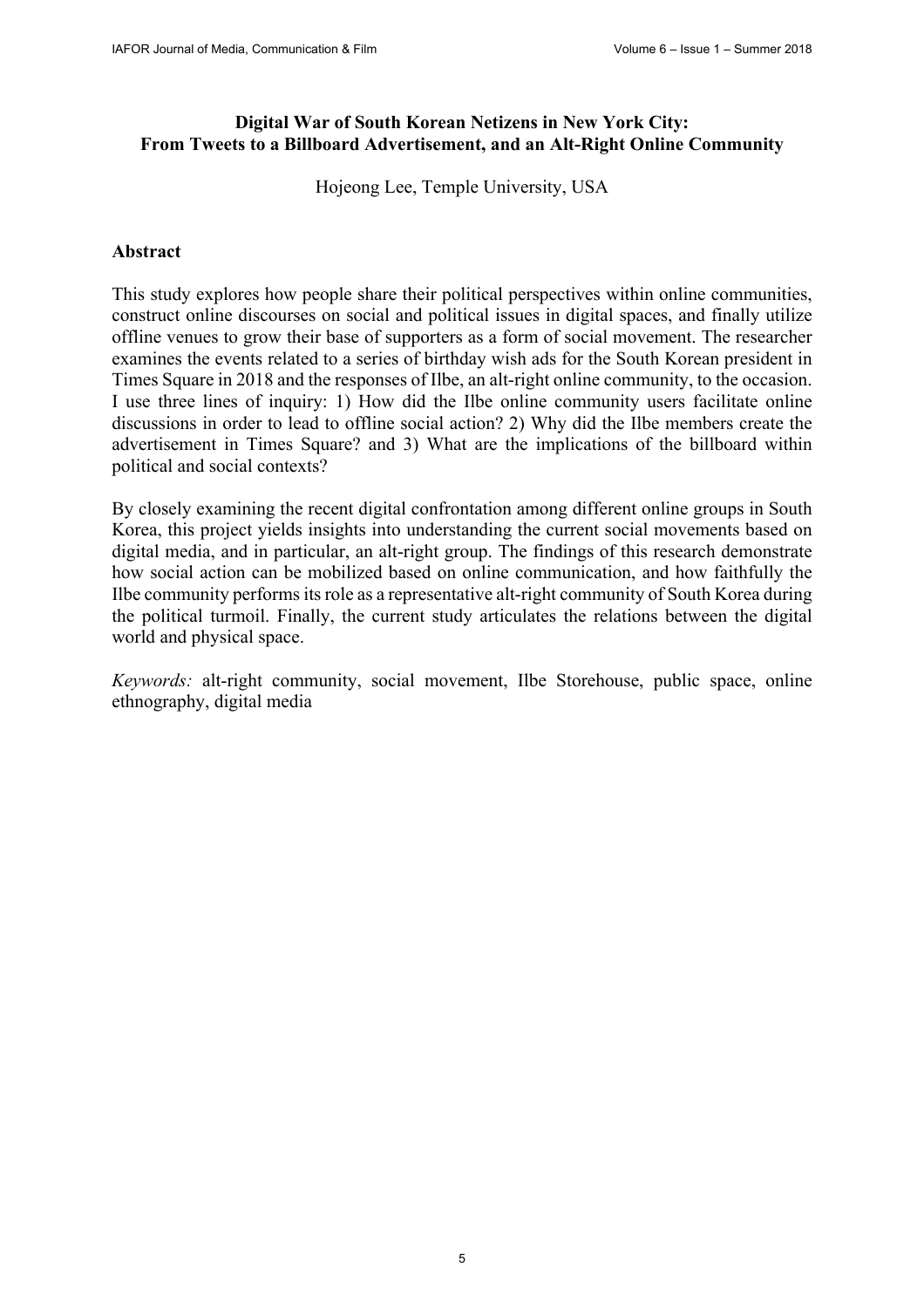# **Introduction**

On January 22, 2018, a message wishing South Korean President Moon Jae-in a happy birthday flickered on an electronic billboard in New York's Times Square. It was a few days later after the President's supporters displayed billboards in several Seoul subway stations and planned gatherings in multiple cities of South Korea, such as Seoul, Incheon, Daegu, Daejeon, Busan, and Jeju, to celebrate his first birthday since taking office (Lee, 2018; Persio, 2018). To join in on the celebration, Korean-Americans created a billboard in Times Square, which read: "Thank you for being our President; we are so blessed to have a President as splendid as you." A twoand-a-half minute video highlighted President Moon's political career and Korean-American supporters of all ages.

Unlike the domestic gatherings and billboards, which were rarely highlighted by any media, this peculiar billboard, a happy birthday wish to the South Korean President in one of the busiest places in New York City, drew tremendous attention. Fan-sponsored billboards to promote K-pop singers in Times Square were not uncommon, but a billboard of the Korean President was a first. Among the mixed reactions of excited approval and contemptuous disapproval, the response of the South Korean alt-right community, Ilbe, was remarkable: the community launched a billboard sign against the previous one in the exact same spot of Times Square within a week.

Highly developed digital media technology has altered our lives and experiences to various degrees. In the current digital era, as Castells (1996) notes, online communities are virtual and, at the same time, real. They are virtual in that they do not exist in physical spaces. People interact with others virtually; yet, these interactions among people can still be real. As people have come to depend heavily on digital media communication, such an obscure distinction between online and offline has become even more blurred than ever before. An example is the event above: it shows the process of how a digital confrontation between groups of different political perspectives has extended the ideological battlefield to offline space. With the case study of a South Korean online community, this research examines how people extend their online discourse to beyond the virtual community, and how they utilize offline venues to grow their base of supporters as a form of social movement. In particular, by highlighting the altright community's online interaction and offline activities, this study focuses on 1) how the Ilbe online community users facilitated online discussions in order to lead to offline social action; 2) why the Ilbe members created the advertisement in Times Square; and 3) what the implications are of the billboard within political and social contexts. In so doing, the researcher aims to clarify the meaning of space, both in digital and offline realms, in terms of influencing people's perceptions and mobilizing their social action to express their opinions.

## **The Alt-Right Community and Ilbe**

The liberation of information has accounted for one of the most advantageous aspects of the Internet. Whereas people had been exposed to only limited amounts of news by the media before the Internet, anyone can obtain various types of information online. Yet, the accessibility of abundant information via the Internet has turned out to be a double-edged sword. People obtain not only diverse news perspectives, but also conspiracy theories and fake news (Barkun, 2003; Wilson, 2018). The introduction of incorrect and/or biased information has led readers to construct "alternative" realities. In particular, the audience for conspiracy theories has often tended to incorporate ideas of right-wing authoritarians (Altemeyer, 2004). Given that they have interacted with others who share similar worldviews and beliefs, and that they have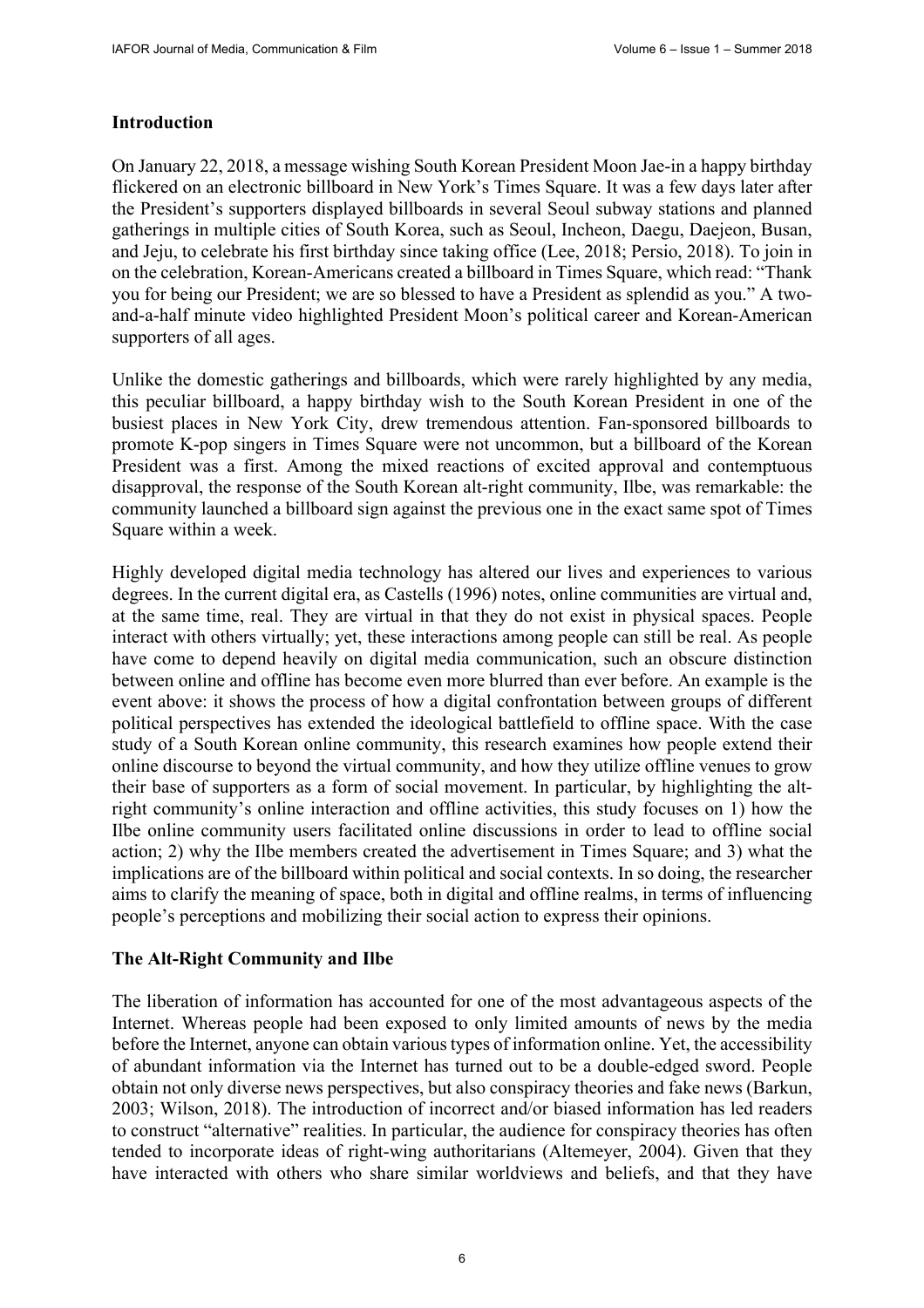sustained significant parts of their social lives online, they have begun to create particular types of online communities; that is, alt-right groups.

The alt-right, short for "alternative right," refers to a far-right movement based online. The ideology of these alt-right groups can be summarized by white nationalism, anti-Semitism, misogyny, and anti-multiculturalism (Lyons, 2017; Neiwert, 2017; Michael, 2017; Nagle, 2017). Many media scholars have begun to pay attention to the advent of the right-groups since the late 2000s. As their presence became prominent after the 2016 Presidential election in the United States (US), researchers have focused on political trolls and their motivations to participate in the online communities, and their tactics used (Coleman, 2014; Matias, 2016; Southern Poverty Law Center; 2016). Scholars have highlighted how several online communities, such as 4chan and 8chan, have become cyberplaces where members of alt-right groups can exercise their influence (Neiwert, 2017; Michael, 2017). Previous research has indicated the characteristics of alt-right groups as the following: a strong Internet presence accompanied with trolling; sophisticated use of digital technologies; and unique communication via utilizing memes. Moreover, judging by their trolling comments, alt-right group members' attitudes and worldviews towards their surroundings are often "highly ethnocentric, fearful of a dangerous world, aggressive, dogmatic, and inclined to extreme selfrighteousness and poor reasoning" (Neiwert, 2017, p. 6). Combining the mindset to secure traditional values with their political inclination toward right-wing parties, alt-right groups' radical, political stances have been consolidated.

The emergence of alt-right groups has become a worldwide phenomenon. Research on such groups have been conducted not only in the US (Coleman, 2014; Matias, 2016; Neiwert, 2017), but also in European countries (Morstatter, Shao, Galstyan, & Karunasekera, 2018; Pirro, 2015). However, alt-right groups in East Asian countries have rarely been studied as of yet. Given the fact that many Asian countries have enjoyed highly developed digital media technology (for example, South Korea has been one of the most wired nations in the world), it is necessary to understand how alt-right groups in Asian countries have interacted with others, and how they have developed their online discourses. In this sense, the current research focuses on one of the alt-right groups in East Asian countries, Ilbe Storehouse in South Korea.

Ilbe Storehouse (henceforth, Ilbe), a representative alt-right community of South Korea, was launched in 2010. It was originally created in order to store the 'daily popular' posts of another popular online community, DC Inside. A sub-forum of DC Inside, 'daily popular,' displays only selected posts that are recognized by its users. Since having a post in the sub-forum was considered to be an honor, it soon led to severe competition among the community members of DC Inside. Its users tended to post problematic threads with ethically inappropriate, abusive memes to draw their peers' attention. Such overheated competition to create provocative posts resulted in the site administrator's need to censor posts in the daily popular forum and delete questionable posts. To prevent the removal of their recognized posts, DC Inside users created a 'storehouse' for saving their threads forever. This was the start of Ilbe Storehouse. Here, Ilbe is short for Ilgan Best, which is Korean for 'popular daily.'

Considering the motives of how the community was launched, it is not surprising that the use of memes has played a significant role for Ilbe. The more sensational the meme is, the more respect its author earns from other users. Indeed, the development of this online community is parallel with that of 4chan in the United States. Ilbe started as an open forum to share funny memes and witty posts. Similar to 4chan's original success with memes, which drew a million hits, several memes on Ilbe have been highly popular among its members. Ilbe also became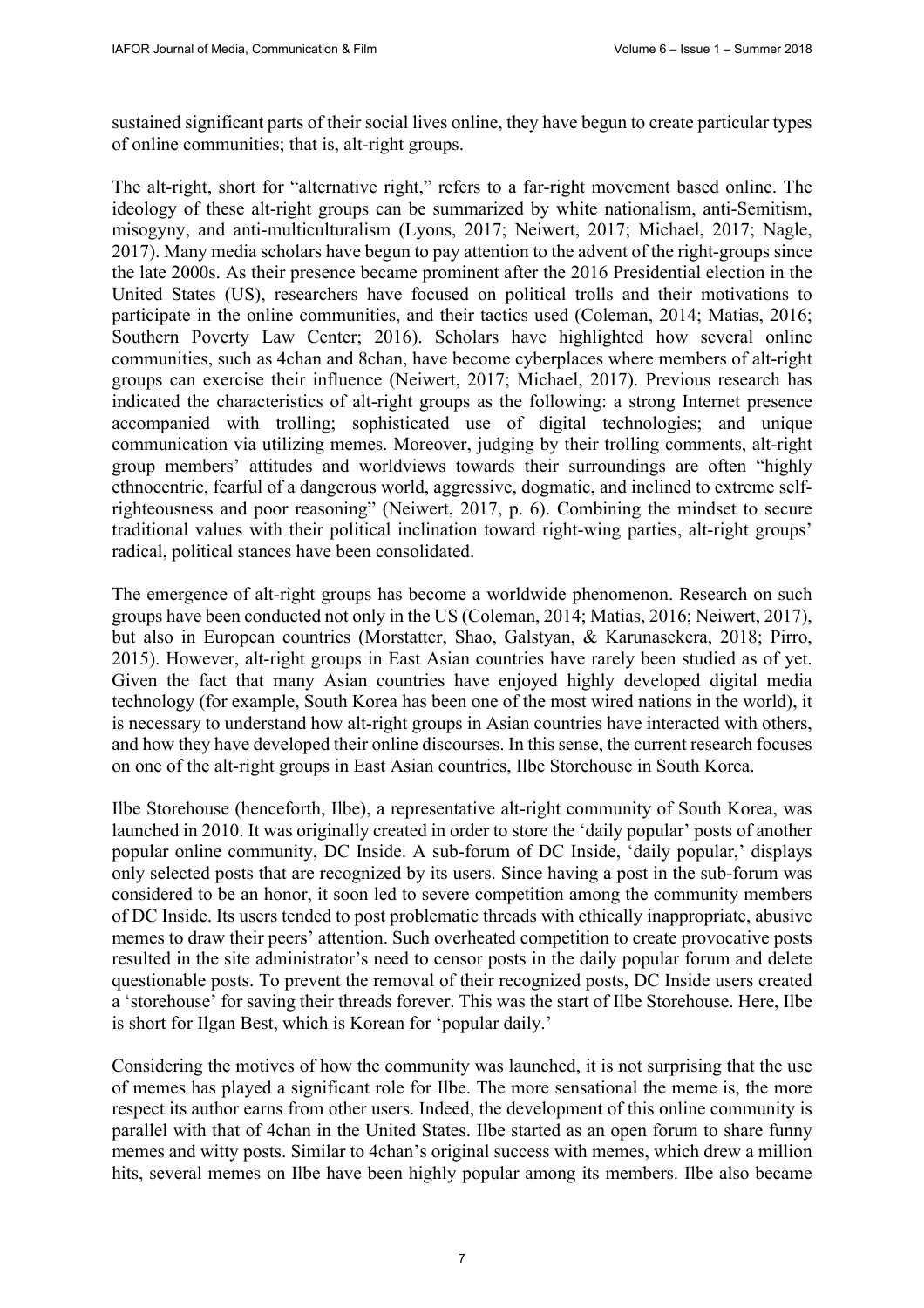known for its trolling. Targets of Ilbe have mainly been ethnic and regional minorities, females, and figures in the liberal political party. Ilbe has been known as a representative alt-right online community since the 2012 Korean Presidential election.

Neiwert (2017) summarizes 4chan as "a world dominated by digital trolls, insanely unbridled conspiracism, angry White-male-identity victimization culture, and ultimately, open racism, anti-Semitism, ethnic hatred, misogyny, and sexual/gender paranoia" (p. 4). The Ilbe community can be summarized with similar traits. Ilbe is a predominantly male-based online community. According to a self-initiated poll of 1,176 users in March 2013, 35 percent of all users are between the ages of 21 and 25 (Pearson, 2013). First, it is known for its hate speech against women. For example, one of the group's popular phrases, "kimchi bitch," refers to Korean women as gold diggers (Kasulis, 2017). Misogynistic posts have been one of the most popular topics in the community. Second, Ilbe users have shown strong hostility not only towards sexual minorities, but also ethnic minorities. They believe that there are certain groups of people who are superior to other groups in Korean society, that is, Korean men. They degrade anyone who may challenge their patriarchal authority. Third, the Ilbe community holds extreme right-wing political inclinations. Derived from their conservative political perspectives, the users refer to anyone who seems "pro-North Korea" or politically left as "commies" and denounce them with abusive memes and words.

Like 4chan, the Ilbe community is oftentimes a place where social norms, manners, and etiquette are considered as outdated hypocrisy, and its members focus only on trolling. Ilbe users have created several collages of various images, music themes, and words as memes. Some memes are borrowed from 4chan. Pepe the Frog is one of the most frequently used memes in the Ilbe community. In his analysis, Neiwert (2017) claims that alt-right groups utilize Pepe's meme not only because of the character's cuteness, but also because of its implication in a cultural context: irony. By using such memes, alt-right groups perceive themselves as "smarter and more sophisticated, [with] their rhetoric of racism, violence, and open eliminationism wrapped in more wit and humor, at least of a sort" (Neiwert, 2017, p. 9). Ilbe users have adopted both connotative and denotative meanings of several memes from 4chan. Additionally, they have created other images and ideas from the unique situation of South Korea. For example, they often mock the Gwangju Uprising (a mass protest against the South Korean military government in Gwangju between May 18 and 27, 1980), previous South Korean presidents from the liberal party, and North Korean leaders. The evolutionary process of Ilbe as an alt-right group is surprisingly similar to that of 4chan in the Unted States.

The Ilbe community has been able to exercise considerable influence over South Korean society, based on its large volume of users. According to a traffic analysis of the Ilbe community by Similar Web<sup>1</sup>, it had 22.7 million visits and was the 24th most popular website in South Korea from January to June 2018. Whenever opinions are divided on particular issues, Ilbe has played a leading role in persuading the public to adopt right-wing perspectives. For example, the Ilbe community began to gain notoriety for its vocal support of the former President Park Geun-hye during her 2012 election campaign (Pearson, 2013). When she was impeached due to her political scandal and the liberal President Moon Jae-in was elected in March 2013, many older far-right supporters of Park decided to join the Ilbe community in order to "find solace in the bitter threads of Ilbe" (Kasulis, 2017). Although the far-rightists no longer have representation in the Blue house (the executive office and official residence of the

 $\overline{a}$ 

<sup>&</sup>lt;sup>1</sup> The traffic of the Ilbe community was estimated on March 2019 from [https://www.similarweb.com/website/ilbe.com.](https://www.similarweb.com/website/ilbe.com)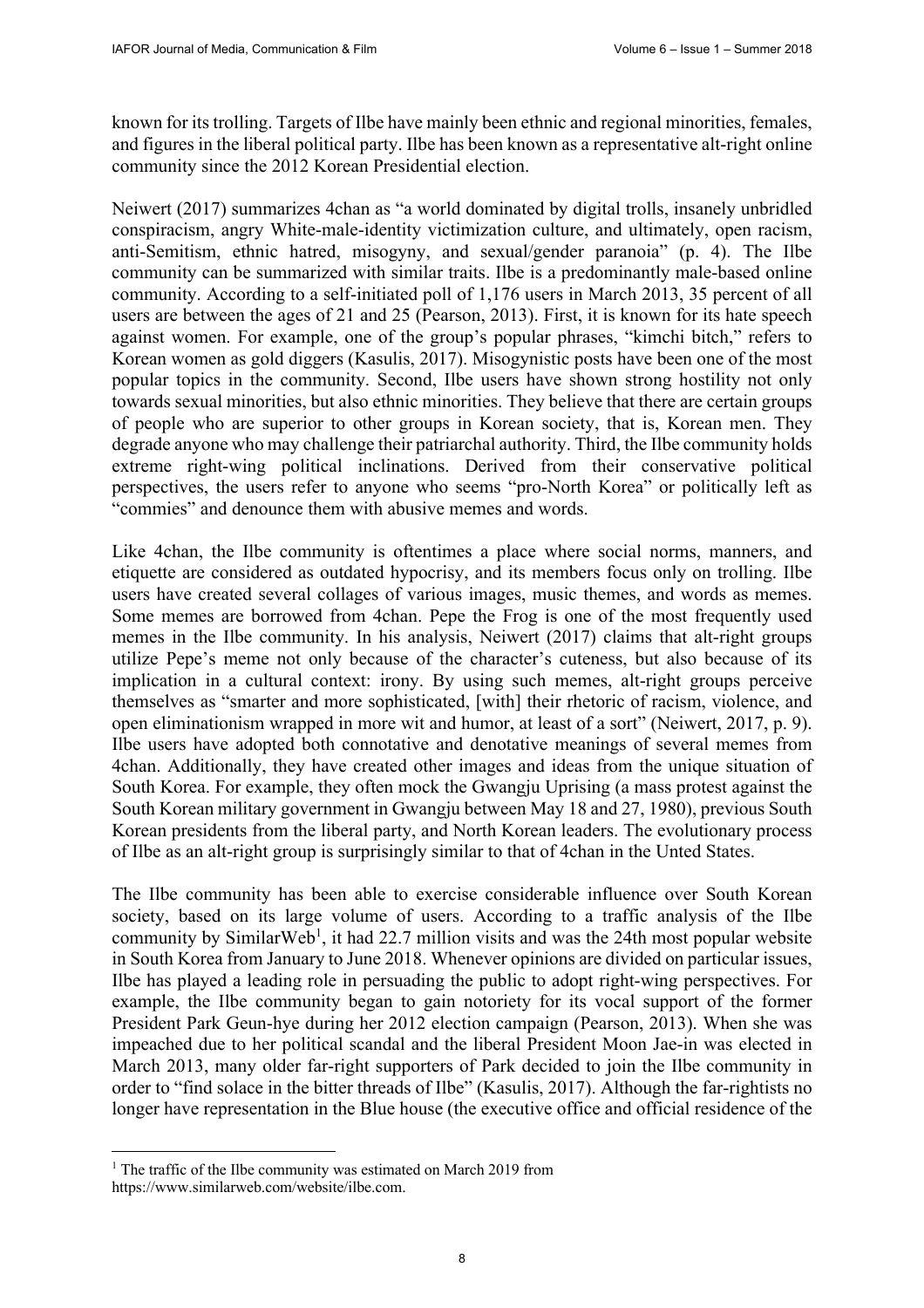South Korean President), the stance of the Ilbe community as an alt-right community has become more consolidated than before. In this sense, an examination of the community's online discourse and subsequent social movement outside the virtual space provides us with an understanding of the implications for how alt-right groups exercise their influence in society.

## **Public Space Itself Can Be a Symbolic Messenger**

Lefebvre (2000) indicates that the globalization of capital has led to a shift from the production of commodities in space to the production of space itself. In particular, an "alternative calculus of use value" (Dirlik, 2001, p. 36) guides the projects of social change to appropriate abstract space and create meanings based on this space. There have been several studies on social movements and political actions related to public space. For example, Tiananmen Square was at the center of the May Fourth Movement (Lee, 2009); Boston for #Occupy Everywhere (Juris, 2012); and Taksim Square to save Gezi Park (Gül, Dee, and Cünük, 2014). Habermas (1996) notes that the public sphere, as "a network for communicating information and points-of-view" (p. 360) lies between the state and society. Here, physical space (Low & Smith, 2006) and media (Thompson, 2000) are some of the major components used to create the public sphere (Castells, 2008). With the advent of digital media technology, both the Internet and wireless communication networks have also become important factors (McChesney, 2007). Hence, when a cultural or political event happens within a physical space, and the mass media (including the Internet) distribute news to the public, space starts to be transformed as symbolic in nature.

People often plan social movements in the popular spots of a city in order to communicate the purpose of their actions in society: non-participants easily get to know what is going on and why it matters. Such movements can also quickly attract the media's attention. Most of the massive demonstrations in South Korea have been held in Gwanghwamun Square, one of the most popular tourist spots, as well as one of the busiest business districts of Seoul. Large groups of South Koreans have come together, holding candles in Gwanghwamun Square in order to express their opinions. Examples include the 2004 candlelight vigil that was held to protest the South Korean National Assembly's impeachment of President Roh, and the 2008 US beef protest, a series of demonstrations held after the South Korean government reversed a ban on US beef imports. Finally, there were the 2016-2017 candlelight vigils, in which more than a million people participated in a series of protests between October 2016 and March 2017 to urge for President Park's impeachment. On some occasions, South Korean diaspora members have also orchestrated multiple demonstrations and candlelight vigils related to the South Korean issues in their own cities, such as New York, Paris, London, and Los Angeles, to support their compatriots in South Korea. The worldwide 2016–2017 candlelight vigils serve as a representative example. Indeed, it is important to note that an individual social action has rarely been planned or taken outside the home country without any related local concurrence. Social actions inside and outside the country have occurred in tandem.

On the other hand, having billboard commercials is a different story in terms of promoting and advertising cultural products, including traditional customs, cities, and celebrities. Many South Korean-related commercials have been created and released external to South Korea, in particular, in New York City's Times Square. The first well-known case involved bibimbap commercials in 2010 and 2012. The South Korean publicist, Seo Kyoung-duk, and his team advertised bibimbap (a popular Korean dish made of steamed rice mixed with meat, vegetables and hot sauce) in a 60-second video (Chun, 2012). Since this commercial gained a great deal of attention from the media, diverse subsequent commercials followed. K-pop fans fund digital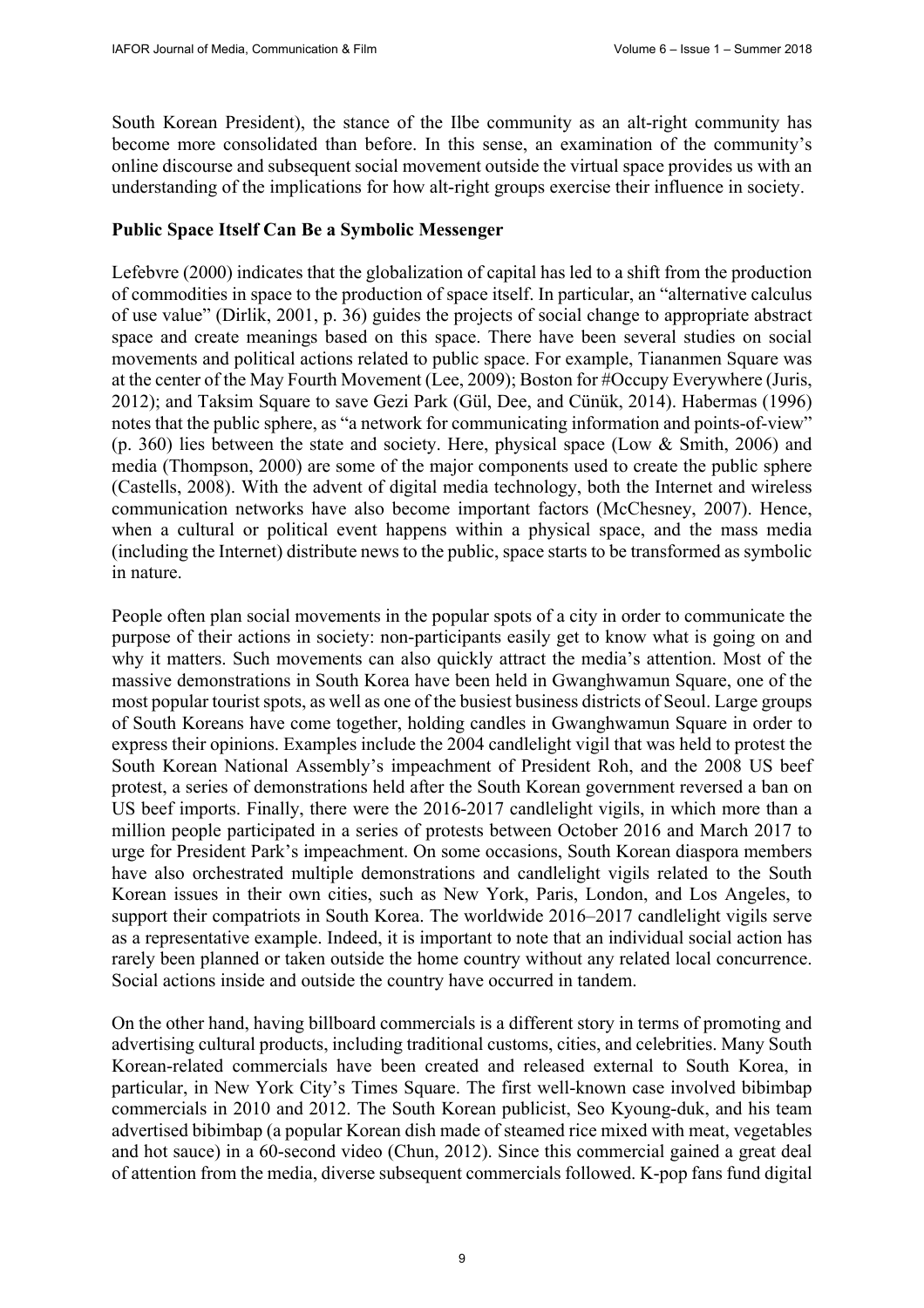billboards to promote their singers. According to a Forbes' article, such advertising has become "a full-scale, regularly occurring phenomena with fans from around the globe" to show their support, and 20–30 K-pop ad campaigns alone were displayed in Times Square in 2017 (Herman, 2017). One of the main reasons as to why people choose venues away from their own regions is the significance of the place as a public space. For example, Times Square is the most popular and expensive location in the United States for wide-scale ads. It is also one of the most well-known international tourist locations. Having an ad in such a place enables people not only to expect huge exposure to others who are not familiar with the topic, but also to deliver a meaningful message to the world. In this sense, a billboard in Times Square is understood as a way of sending a significant message to the world by its organizers and participants. It explains why fans are now more interested in having their ads in Times Square, even though similar ideas, such as purchasing ad space in subway stations, have been popular throughout Asia for years. Yet, it is still rare to find any such case related to politicians and political messages displayed in Times Square unless it is done for an election campaign. For this reason, when this unprecedented billboard appeared as a birthday wish for the South Korean President, its impact on the South Korean society was recognizable and worthy of study.

### **Research Questions and Methods**

This research begins with the birthday ads for the South Korean President and the alt-right community's response to the commercial. The current President is not only a liberal party politician, but also is a close friend of the previously deceased President Roh, who was also a liberal party president. Fourteen months after finishing his term as president, Roh was suspected of bribery by prosecutors, and he committed suicide after saying that there were too many people suffering because of him. The Ilbe community has been notorious for its consecutive expression of hatred toward President Roh and its mockery of his suicide. Needless to say, its users have exhibited a hostile attitude toward the Moon administration. Within a week from the ad's release on January 22, 2018, the Ilbe community put up an impromptu billboard to countervail the previous ad in Times Square. By analyzing online discussions in the Ilbe community during the week of January 22, 2018 and the subsequent outcome (an impromptu billboard in Times Square), this study aims to answer the following questions:

- 1. How did the Ilbe online community users facilitate online discussions in order to lead to offline social action?
- 2. Why did the Ilbe members create the advertisement in Times Square?
- 3. What are the implications of the billboard within political and social contexts?

The main research tool for this research is digital ethnography. Ethnography is a useful methodological tool used to explore complex links and to interpret culture (Geertz, 1973). Throughout a significant amount of time for observation and interaction, a researcher can provide a rich understanding and interpretation of what is going on within the field, and can decode the cultural meanings of a group's particular behavioral patterns, social customs, and norms.

With the advent of digital media, there have been trials to apply such a methodological approach to virtual communities. Digital ethnography can help researchers collect abundant amounts of data without moving from place to place. Despite its advantages, digital ethnography needs to be conducted carefully. Digital culture entails different types of social formation from the traditional, offline society (Hakken, 1999). This makes it difficult for researchers to find an appropriate site for research. It may also be hard to collect all of the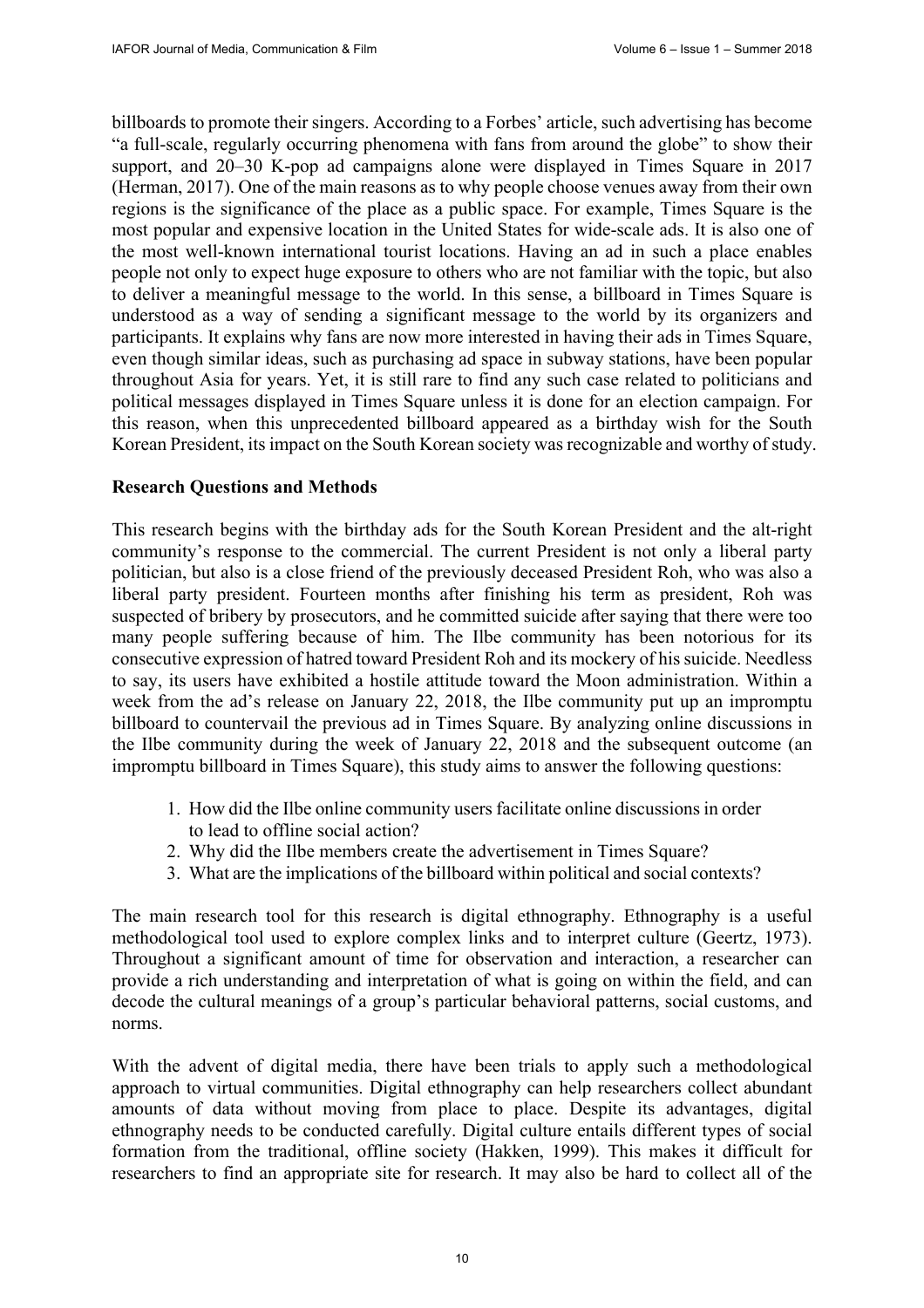necessary data due to the features of digital communication – new information every minute; high user population volumes; and frequent changes in relevant topics. Given the features of digital communities, it is important for researchers to monitor online communities over a significant amount of time in order to analyze the online data in a timely and accurate manner (Sade-Beck, 2004; Jones, 1999). The researcher also needs to collect online data carefully because users can simply add, edit, or delete their messages. There is always the risk that only the active participants of the community are noticeable, who may not represent the majority of the group.

To maximize the benefits and to curtail the limitations of digital ethnography as a methodology, the current research has been tailored with respect to its research methods. After deciding on the Ilbe community as the research subject, the researcher endeavored to learn the specific jargons, memes, and issues that have been widely used in the community. Understanding the background and history of the Ilbe community in South Korean society enabled the researcher to capture the underlying contexts of online interactions within the community.

In order to encapsulate the consensus of the community, the researcher focused on one of the sub-forums in the Ilbe community entitled as "Ilbe." The Ilbe community has multiple subforums for politics, entertainment, anime, and celebrities, similar to 4chan. When a posting in any of Ilbe's forums receives a significant number of recommendations from other users, it moves to the "Ilbe" board automatically. It is considered as a special forum that has a higher rank than the other forums on Ilbe. Having a posting appear on the forum is thus considered as an honor among its users because it signifies widespread approval. Thus, this forum's postings indicate the topics and ideas that interest Ilbe users the most.

For this study, I collected all of the digital communication within the community from January 21, 2018, when news about the birthday wish billboard ad was first reported, to January 26, 2018, days after the Ilbe community's response ad was released and reported in South Korean media. Since the contents of the community is open to the public, I could easily access the threads and comments of the online community. According to Correll's (1995) typology of online community membership and participation, there are four different styles of participants: regulars, newbies, lurkers, and bashers. My observation style in the online community was close to that of a lurker. I did not participate in any activities or discussions in the community, but I did observe the users' interactions and activities. Since Ilbe is a representative alt-right community, it often promotes a one-sided perspective toward understanding social and political issues in South Korea. I tried to remain objective as a researcher in the process of collecting and analyzing the data from the community. I focused on the ways that Ilbe users developed their opinions as the dominant discourse within the community, and how they communicated these opinions to the outside community. There were approximately 250 postings associated with this topic on the board, and each posting included approximately 100 subsequent comments. Given that these comments represent how the Ilbe community members communicate and interact with one another, this research examines both the postings and the Ilbe community's subsequent comments.

This article consists of three analysis sections. First, the current research explores how the Ilbe online community confronted other groups with opposite political perspectives. This research also examines how the Ilbe community members initiated their ad event, how they responded to the pro-left-wing government advertisement, and how they developed their stance as an altright community to interpret the event. Second, this research demonstrates how the Ilbe community developed a relevant online discourse, turned it into social action, and justified the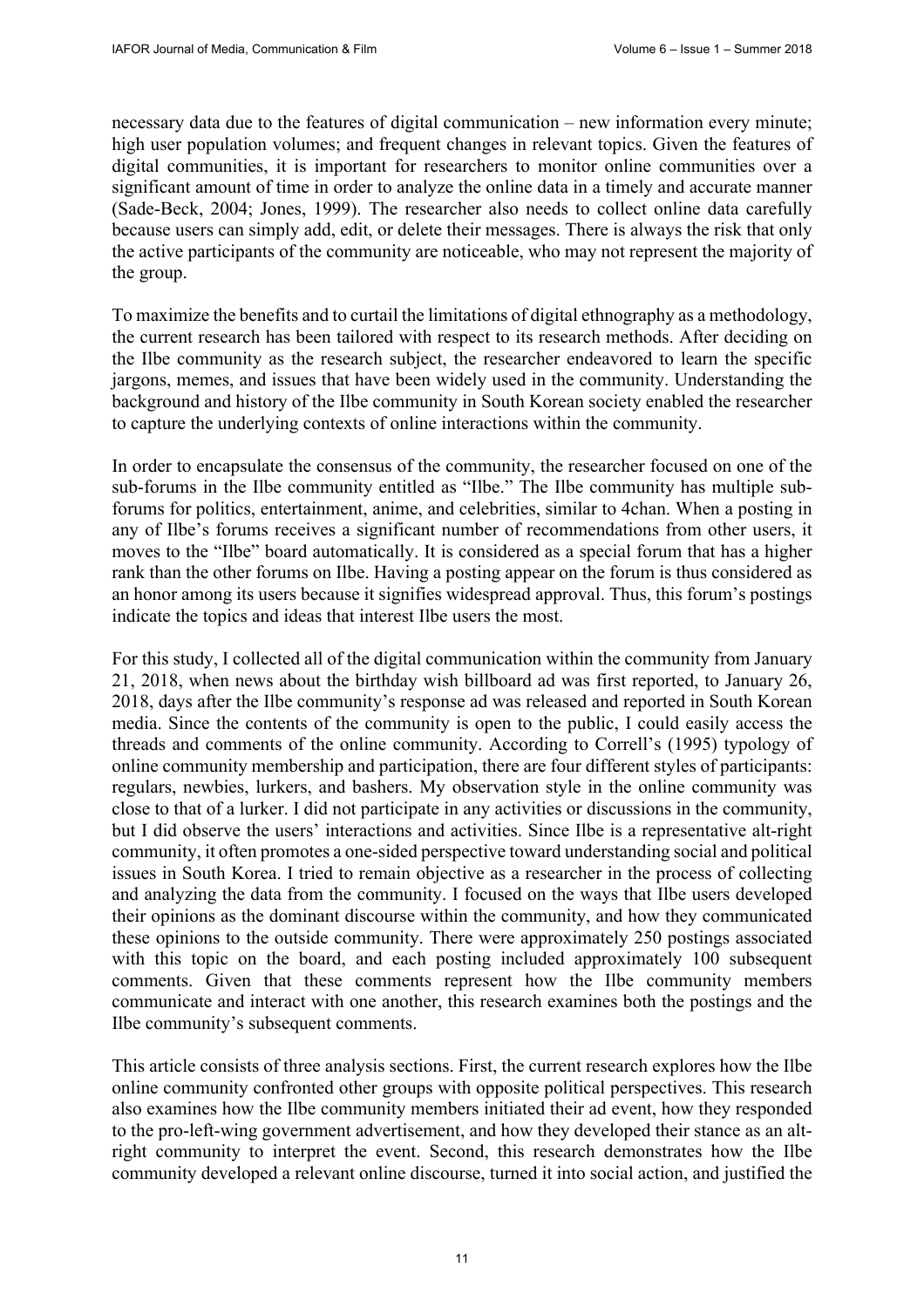action. Finally, the third section of this research elaborates the implications regarding the series of events and Times Square as the chosen venue for social action. It also articulates how public space plays a key role in delivering political messages to the public.

# **From Online Interaction to Digital War**

The 2016–2017 South Korean political scandal that centered on President Park's relation with her old friend, Choi Soon-sil (in regard to abusing state power and leaks of classified information), has had a significant impact on South Koreans, both inside and outside South Korea (Lee, 2018). This massive social action not only resulted in President Park's impeachment, but also served as momentum for South Koreans to mobilize social change based on digital communication. Without the aid of digital media, the original idea of having candlelight vigils every Saturday afternoon to urge presidential impeachment would not have spread or continued for months. Digital media have even enabled South Korean diaspora members to join such movements. Overseas candlelight vigils in support of President Park's impeachment were orchestrated in 70 cities of 26 countries within a month (Im, 2017). As a result of witnessing the success of online-initiated social movements, South Koreans have actively used digital media to become involved in ongoing social and political issues.

South Korean netizens initially suggested the idea of putting up birthday-wish billboards as a way to show support for their new president on January 10, 2018 (Yoon, 2018). The original suggestion was to place ads in ten different subway stations in Seoul after fundraising the money for them. A day later, the users of Missyusa.com, a representative online community for South Korean American immigrant women, suggested launching a U.S. version of the ad in Times Square. In order to attract more people's attention, all of these processes, including raising money, creating a video clip, and contacting an advertising agency, were disclosed via online interaction – in particular Twitter. What is interesting here is that the Ilbe community rarely paid attention to news about these ads in the Seoul subway stations. Only four postings mentioned the ads. They complained about the project and laughed at the idea, but did not take the ads seriously at all. However, their nonchalant attitudes changed completely when they learned that South Korean American women were preparing to put up the ad in Times Square. Given the fact that President Moon has many female supporters and that the leading Twitter user names are feminine in nature, such as the Organic Wool Knitting Union<sup>2</sup>, Ilbe's initial response postings and comments expressed hatred of women, then moved on to denounce the Moon administration. The Ilbe community members' threads before their response ad idea can be summarized as a mixture of misogyny, mockery of the left-wing president, and criticism of the current political situation in South Korea.

Many initial responses from Ilbe users targeted the project team. They belittled the participants of the project as "groupies" blindly following their idol. They did not see it as necessary to check on how many female participants were involved in the project. Assuming that women had created the project, their condemnation was aimed thoroughly at South Korean females.

**2018.01.21** 21:33:34 We, 20s to 40s Korean males, need to be careful. We can see who supports the president and manipulates the media. The current government has been supported by these lunatics. There can't be any good policy made for men by this government.

 $\overline{a}$ 

<sup>&</sup>lt;sup>2</sup> The project participants created fake names to protect their private information.